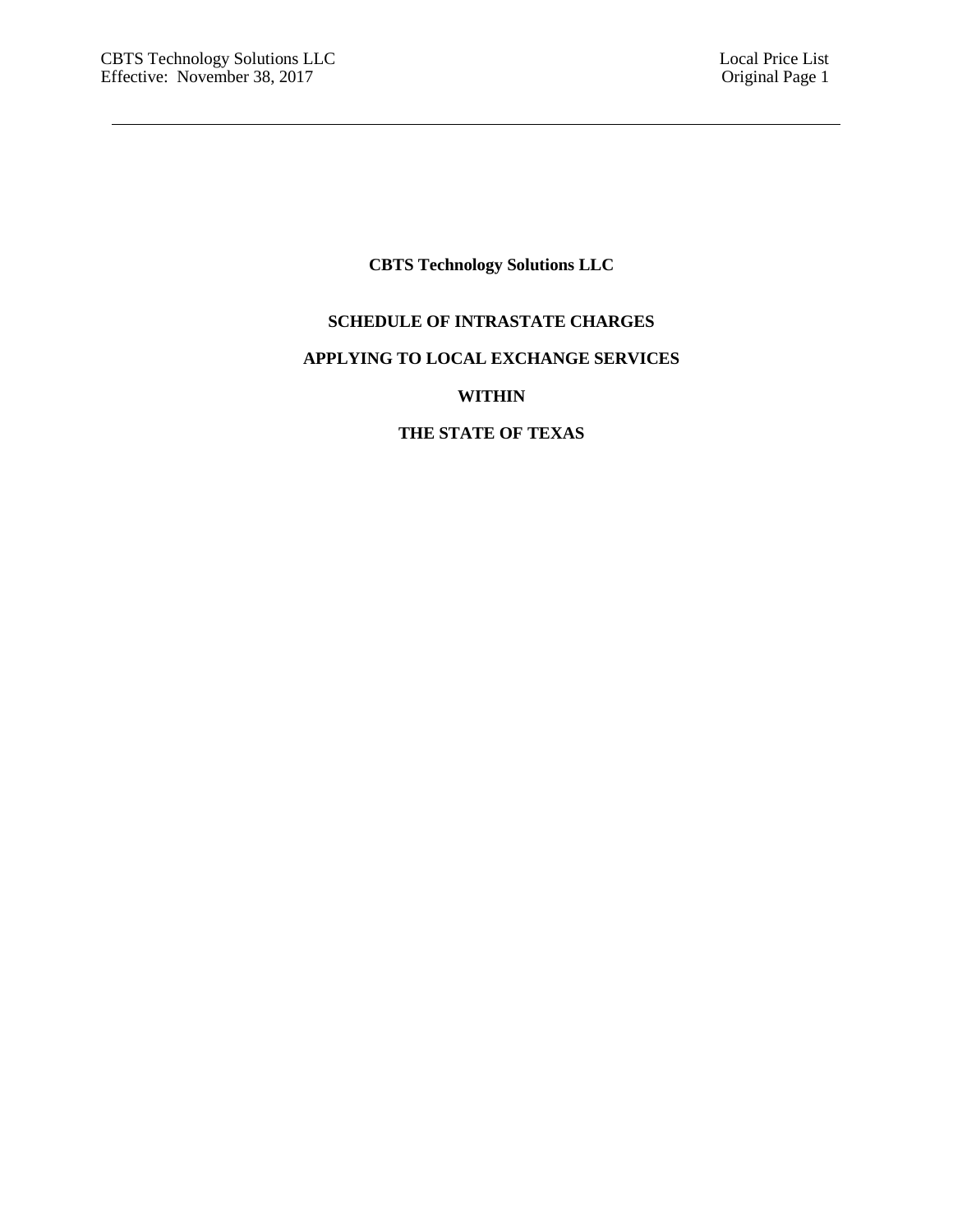#### 1. INSUFFICIENT FUND CHECKS

\$30.00

### 2. DIRECTORY LISTINGS

2.1 Non-Recurring Charges:

|                           | Per Listing or<br>Per number charges |  |  |
|---------------------------|--------------------------------------|--|--|
| <b>Additional Listing</b> | \$20.00                              |  |  |
| Alternate Listings        | 20.00                                |  |  |
| Non-Published Number      | 20.00                                |  |  |
| Foreign Listings          | 20.00                                |  |  |
|                           |                                      |  |  |

Non-Recurring charges will be applied when service is established and when there are subsequent changes to the listing.

 $\_$  ,  $\_$  ,  $\_$  ,  $\_$  ,  $\_$  ,  $\_$  ,  $\_$  ,  $\_$  ,  $\_$  ,  $\_$  ,  $\_$  ,  $\_$  ,  $\_$  ,  $\_$  ,  $\_$  ,  $\_$  ,  $\_$  ,  $\_$  ,  $\_$  ,  $\_$  ,  $\_$  ,  $\_$  ,  $\_$  ,  $\_$  ,  $\_$  ,  $\_$  ,  $\_$  ,  $\_$  ,  $\_$  ,  $\_$  ,  $\_$  ,  $\_$  ,  $\_$  ,  $\_$  ,  $\_$  ,  $\_$  ,  $\_$  ,

#### 2.2 Recurring Charges:

| <b>Additional Listing</b> | \$4.50 |
|---------------------------|--------|
| Alternate Listings        | 4.50   |
| Non-Published Number      | 2.00   |
| <b>Foreign Listings</b>   | 4.50   |

### 3. DIRECTORY ASSISTANCE

Each call to directory assistance will be charged as follows: \$1.99

### 4. OPERATOR ASSISTANCE

The following charges will be applied on a per call basis:

|    | 4.1 General Assistance                | \$1.00 |         |
|----|---------------------------------------|--------|---------|
|    | 4.2 Busy Line Verification            | \$3.00 |         |
|    | 4.3 Busy Line Interrupt               | \$5.00 |         |
| 5. | <b>BUSINESS ACCESS LINES</b>          |        |         |
|    | 5.1 Monthly Rate                      |        |         |
|    | <b>First Lines</b>                    |        | \$49.75 |
|    | <b>Additional Lines, All Accounts</b> |        | 49.75   |